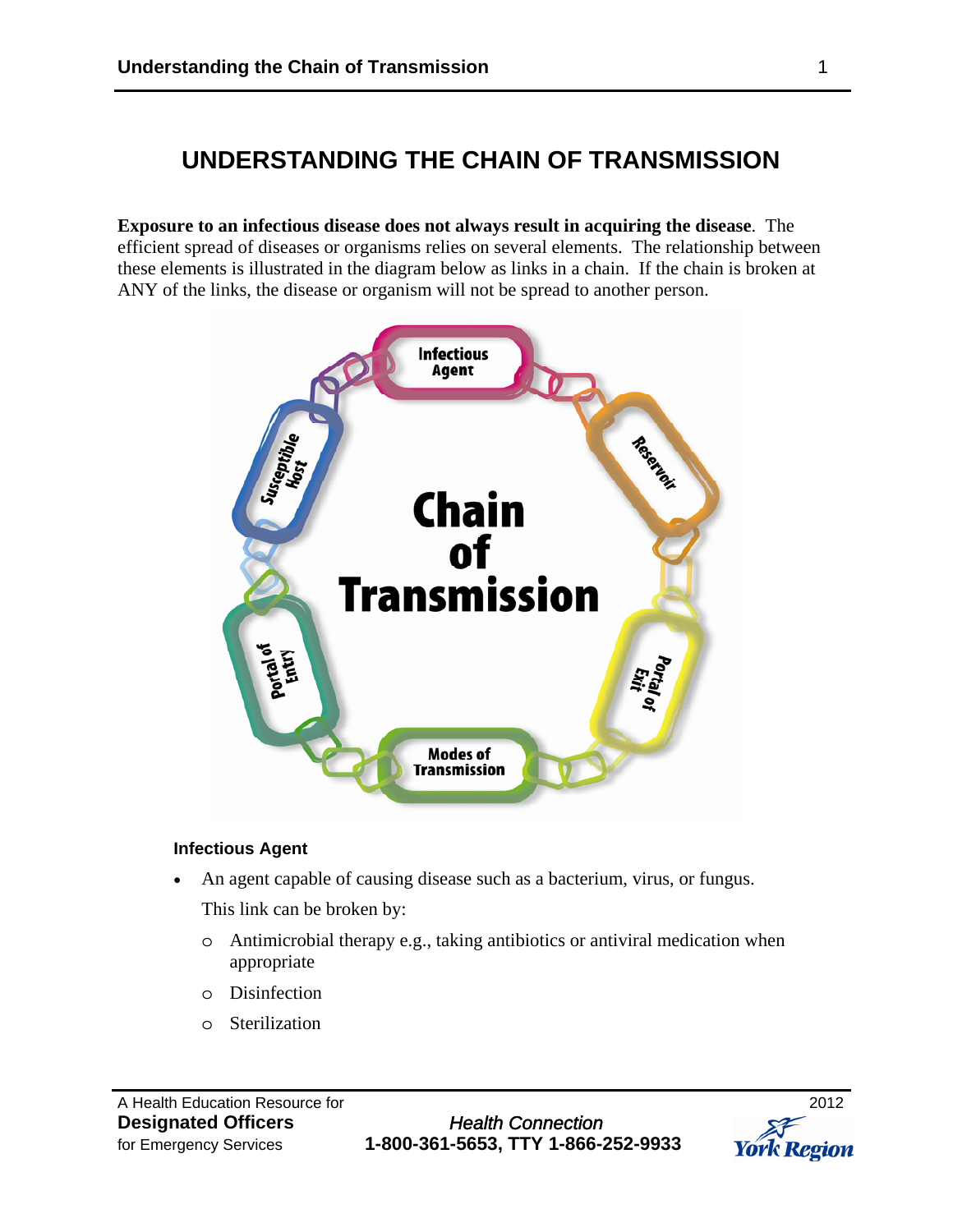#### **Reservoir**

 The place where an infectious agent can survive, and may or may not multiply (e.g., contaminated environmental surfaces/equipment, contaminated hands, humans/animals/insects).

This link can be broken by:

- o Engineering controls (e.g., a negative pressure room)
- o Environmental cleaning/disinfection
- o Proper food storage
- o Water treatment (e.g., chlorine in water)

# **Portal of Exit**

• The path by which the infectious agent leaves the source (e.g., respiratory tract, urinary tract, gastrointestinal tract).

This link can be broken by:

- o Hand hygiene
- o Proper disposal of waste and contaminated linen (e.g., contain in a sealed bag, and handle in a way that prevents further spread of the organisms)
- o Control of excretions and secretions (e.g., use incontinence briefs if needed, and cover open wounds)

#### **Modes of transmission**

 The mechanism for the transfer of an infectious agent from a reservoir to a susceptible host.

This link can be broken by:

- o Spatial separation (e.g., two metres between patients, privacy curtains)
- o Engineering controls (e.g., motion detected hand sinks, automatic soap/hand sanitizer dispensers, and automatic paper towel dispensers)
- o Hand hygiene
- o Environmental sanitation
- o Equipment disinfection/sterilization
- o Personal protective equipment (PPE)